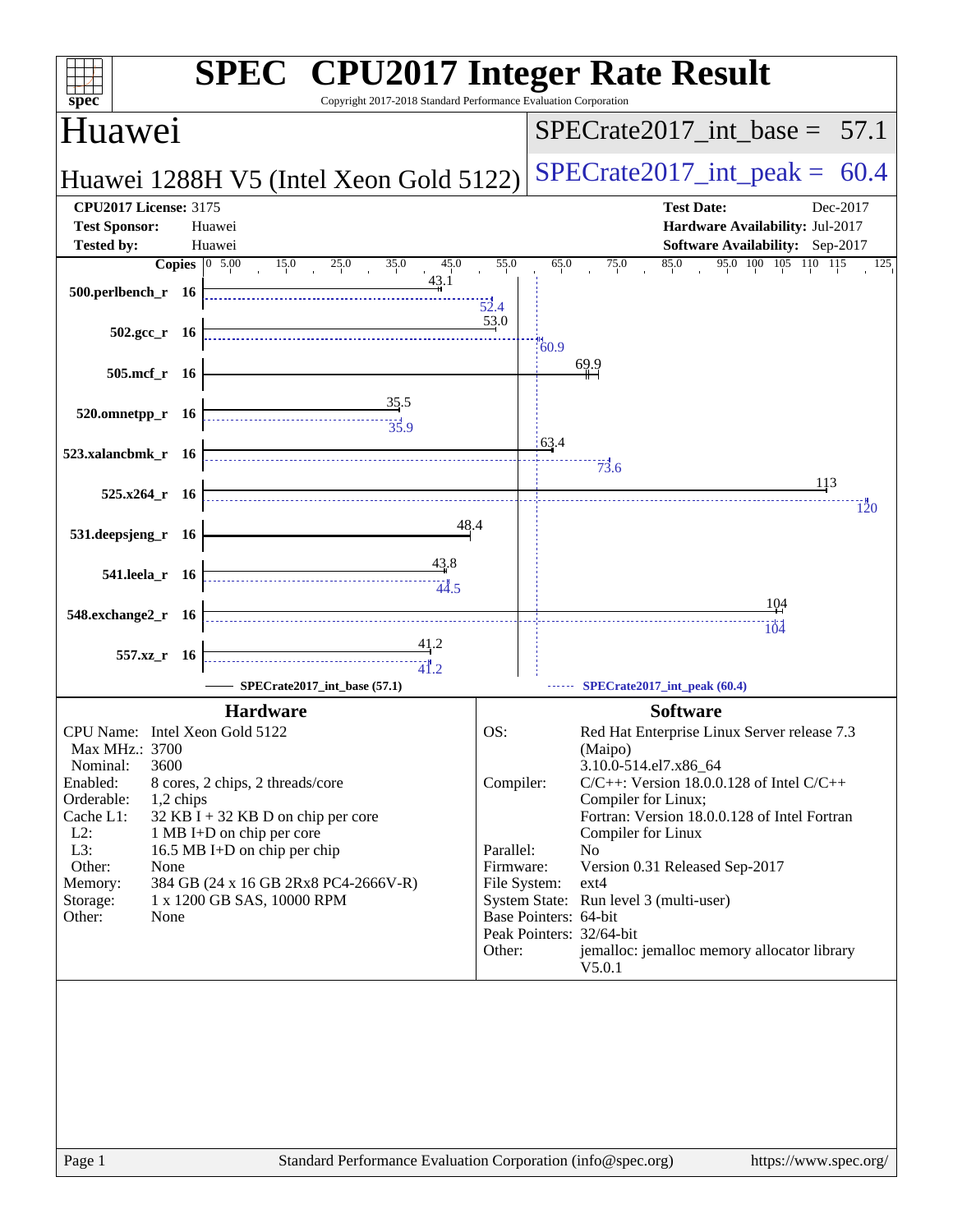

Copyright 2017-2018 Standard Performance Evaluation Corporation

## Huawei

## $SPECTate2017$ \_int\_base = 57.1

Huawei 1288H V5 (Intel Xeon Gold 5122) SPECrate  $2017$ \_int\_peak = 60.4

**[CPU2017 License:](http://www.spec.org/auto/cpu2017/Docs/result-fields.html#CPU2017License)** 3175 **[Test Date:](http://www.spec.org/auto/cpu2017/Docs/result-fields.html#TestDate)** Dec-2017 **[Test Sponsor:](http://www.spec.org/auto/cpu2017/Docs/result-fields.html#TestSponsor)** Huawei **[Hardware Availability:](http://www.spec.org/auto/cpu2017/Docs/result-fields.html#HardwareAvailability)** Jul-2017 **[Tested by:](http://www.spec.org/auto/cpu2017/Docs/result-fields.html#Testedby)** Huawei **[Software Availability:](http://www.spec.org/auto/cpu2017/Docs/result-fields.html#SoftwareAvailability)** Sep-2017

### **[Results Table](http://www.spec.org/auto/cpu2017/Docs/result-fields.html#ResultsTable)**

|                    | <b>Base</b>                       |                |       |                |              | <b>Peak</b>    |              |               |                |              |                |              |                |              |
|--------------------|-----------------------------------|----------------|-------|----------------|--------------|----------------|--------------|---------------|----------------|--------------|----------------|--------------|----------------|--------------|
| <b>Benchmark</b>   | <b>Copies</b>                     | <b>Seconds</b> | Ratio | <b>Seconds</b> | <b>Ratio</b> | <b>Seconds</b> | <b>Ratio</b> | <b>Copies</b> | <b>Seconds</b> | <b>Ratio</b> | <b>Seconds</b> | <b>Ratio</b> | <b>Seconds</b> | <b>Ratio</b> |
| $500$ .perlbench r | 16                                | 589            | 43.2  | 591            | 43.1         | 597            | 42.6         | 16            | 486            | 52.4         | 487            | 52.3         | 486            | 52.5         |
| $502.\text{sec}$   | 16                                | 427            | 53.0  | 427            | 53.0         | 427            | 53.0         | 16            | 368            | 61.6         | 373            | 60.7         | 372            | 60.9         |
| $505$ .mcf r       | 16                                | 361            | 71.7  | 370            | 69.9         | 372            | 69.4         | 16            | 361            | 71.7         | 370            | 69.9         | 372            | 69.4         |
| 520.omnetpp_r      | 16                                | 590            | 35.6  | 592            | 35.5         | 592            | 35.5         | 16            | 585            | 35.9         | 586            | 35.8         | 584            | 36.0         |
| 523.xalancbmk r    | 16                                | 266            | 63.4  | 267            | 63.4         | 267            | 63.2         | 16            | 230            | 73.6         | 229            | 73.6         | 229            | 73.7         |
| 525.x264 r         | 16                                | 248            | 113   | 248            | 113          | 248            | <u>113</u>   | 16            | 233            | <b>120</b>   | 233            | 120          | 233            | 120          |
| 531.deepsjeng_r    | 16                                | 379            | 48.4  | 379            | 48.3         | 379            | 48.4         | 16            | 379            | 48.4         | 379            | 48.3         | 379            | 48.4         |
| 541.leela r        | 16                                | 607            | 43.6  | 605            | 43.8         | 600            | 44.1         | 16            | 594            | 44.6         | 599            | 44.2         | 595            | 44.5         |
| 548.exchange2_r    | 16                                | 403            | 104   | 404            | 104          | 399            | 105          | 16            | 399            | 105          | 405            | 104          | 404            | <u>104</u>   |
| 557.xz r           | 16                                | 420            | 41.1  | 419            | 41.2         | 419            | 41.2         | 16            | 420            | 41.2         | 423            | 40.8         | 419            | 41.3         |
|                    | $SPECrate2017$ int base =<br>57.1 |                |       |                |              |                |              |               |                |              |                |              |                |              |

**[SPECrate2017\\_int\\_peak =](http://www.spec.org/auto/cpu2017/Docs/result-fields.html#SPECrate2017intpeak) 60.4**

Results appear in the [order in which they were run.](http://www.spec.org/auto/cpu2017/Docs/result-fields.html#RunOrder) Bold underlined text [indicates a median measurement.](http://www.spec.org/auto/cpu2017/Docs/result-fields.html#Median)

#### **[Submit Notes](http://www.spec.org/auto/cpu2017/Docs/result-fields.html#SubmitNotes)**

 The numactl mechanism was used to bind copies to processors. The config file option 'submit' was used to generate numactl commands to bind each copy to a specific processor. For details, please see the config file.

### **[Operating System Notes](http://www.spec.org/auto/cpu2017/Docs/result-fields.html#OperatingSystemNotes)**

Stack size set to unlimited using "ulimit -s unlimited"

### **[General Notes](http://www.spec.org/auto/cpu2017/Docs/result-fields.html#GeneralNotes)**

Environment variables set by runcpu before the start of the run: LD\_LIBRARY\_PATH = "/spec2017/lib/ia32:/spec2017/lib/intel64:/spec2017/je5.0.1-32:/spec2017/je5.0.1-64"

 Binaries compiled on a system with 1x Intel Core i7-4790 CPU + 32GB RAM memory using Redhat Enterprise Linux 7.4 Transparent Huge Pages enabled by default Prior to runcpu invocation Filesystem page cache synced and cleared with: sync; echo 3> /proc/sys/vm/drop\_caches runcpu command invoked through numactl i.e.: numactl --interleave=all runcpu <etc>

 jemalloc: configured and built at default for 32bit (i686) and 64bit (x86\_64) targets; jemalloc: built with the RedHat Enterprise 7.4, and the system compiler gcc 4.8.5; jemalloc: sources avilable from jemalloc.net or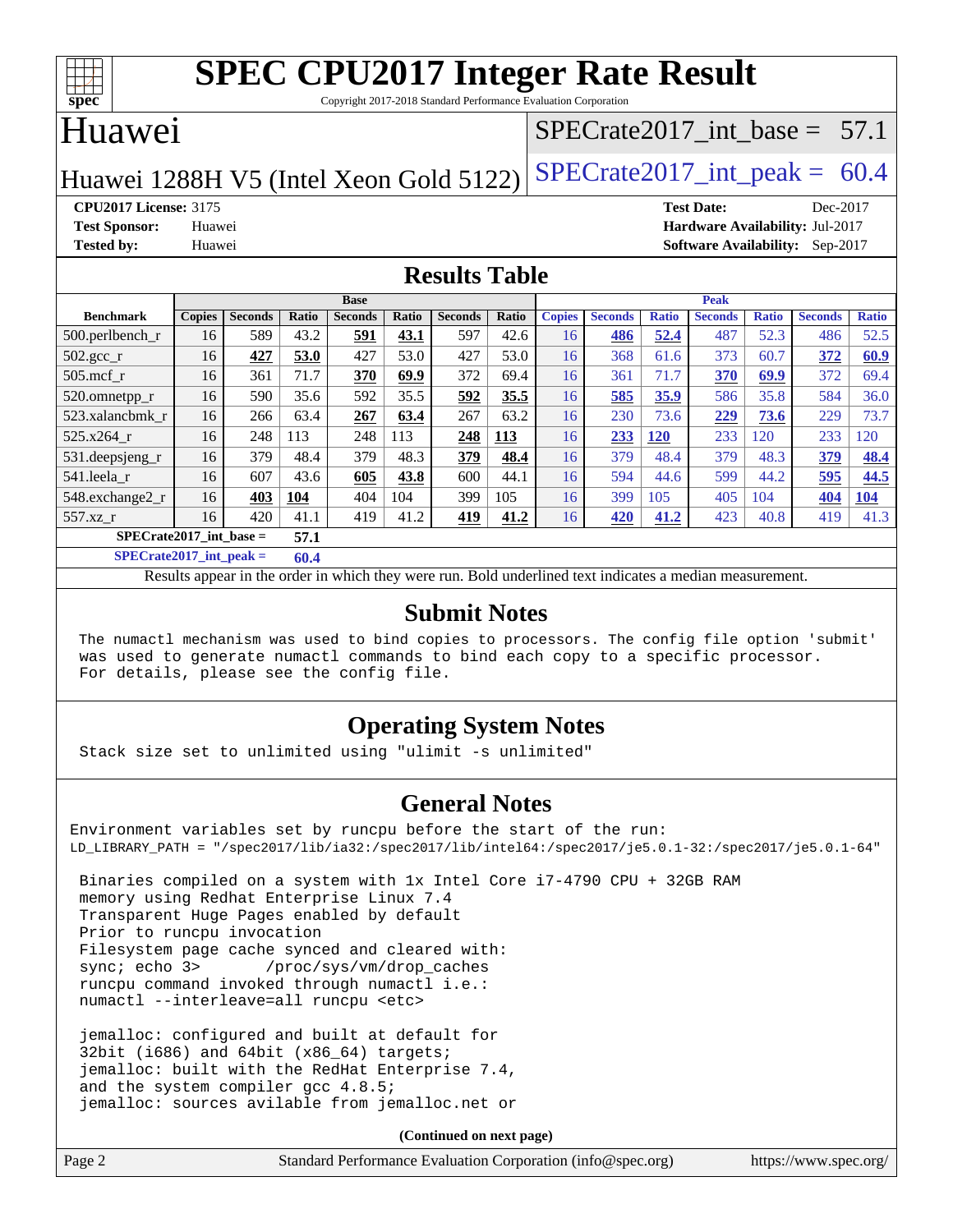

Copyright 2017-2018 Standard Performance Evaluation Corporation

## Huawei

SPECrate2017 int\_base =  $57.1$ 

Huawei 1288H V5 (Intel Xeon Gold 5122) SPECrate  $2017$ \_int\_peak = 60.4

**[Test Sponsor:](http://www.spec.org/auto/cpu2017/Docs/result-fields.html#TestSponsor)** Huawei **[Hardware Availability:](http://www.spec.org/auto/cpu2017/Docs/result-fields.html#HardwareAvailability)** Jul-2017 **[Tested by:](http://www.spec.org/auto/cpu2017/Docs/result-fields.html#Testedby)** Huawei **[Software Availability:](http://www.spec.org/auto/cpu2017/Docs/result-fields.html#SoftwareAvailability)** Sep-2017

**[CPU2017 License:](http://www.spec.org/auto/cpu2017/Docs/result-fields.html#CPU2017License)** 3175 **[Test Date:](http://www.spec.org/auto/cpu2017/Docs/result-fields.html#TestDate)** Dec-2017

**[General Notes \(Continued\)](http://www.spec.org/auto/cpu2017/Docs/result-fields.html#GeneralNotes)**

<https://github.com/jemalloc/jemalloc/releases>

No: The test sponsor attests, as of date of publication, that CVE-2017-5754 (Meltdown) is mitigated in the system as tested and documented. No: The test sponsor attests, as of date of publication, that CVE-2017-5753 (Spectre variant 1) is mitigated in the system as tested and documented. No: The test sponsor attests, as of date of publication, that CVE-2017-5715 (Spectre variant 2) is mitigated in the system as tested and documented.

This benchmark result is intended to provide perspective on past performance using the historical hardware and/or software described on this result page.

The system as described on this result page was formerly generally available. At the time of this publication, it may not be shipping, and/or may not be supported, and/or may fail to meet other tests of General Availability described in the SPEC OSG Policy document, <http://www.spec.org/osg/policy.html>

This measured result may not be representative of the result that would be measured were this benchmark run with hardware and software available as of the publication date.

### **[Platform Notes](http://www.spec.org/auto/cpu2017/Docs/result-fields.html#PlatformNotes)**

 BIOS configuration: Power Policy Set to Performance SNC Set to Enabled IMC Interleaving Set to 1-way Interleave XPT Prefetch Set to Enabled Sysinfo program /spec2017/bin/sysinfo Rev: r5797 of 2017-06-14 96c45e4568ad54c135fd618bcc091c0f running on localhost.localdomain Mon Dec 25 07:33:46 2017 SUT (System Under Test) info as seen by some common utilities. For more information on this section, see <https://www.spec.org/cpu2017/Docs/config.html#sysinfo> From /proc/cpuinfo model name : Intel(R) Xeon(R) Gold 5122 CPU @ 3.60GHz 2 "physical id"s (chips) 16 "processors" cores, siblings (Caution: counting these is hw and system dependent. The following excerpts from /proc/cpuinfo might not be reliable. Use with caution.) cpu cores : 4 siblings : 8 **(Continued on next page)**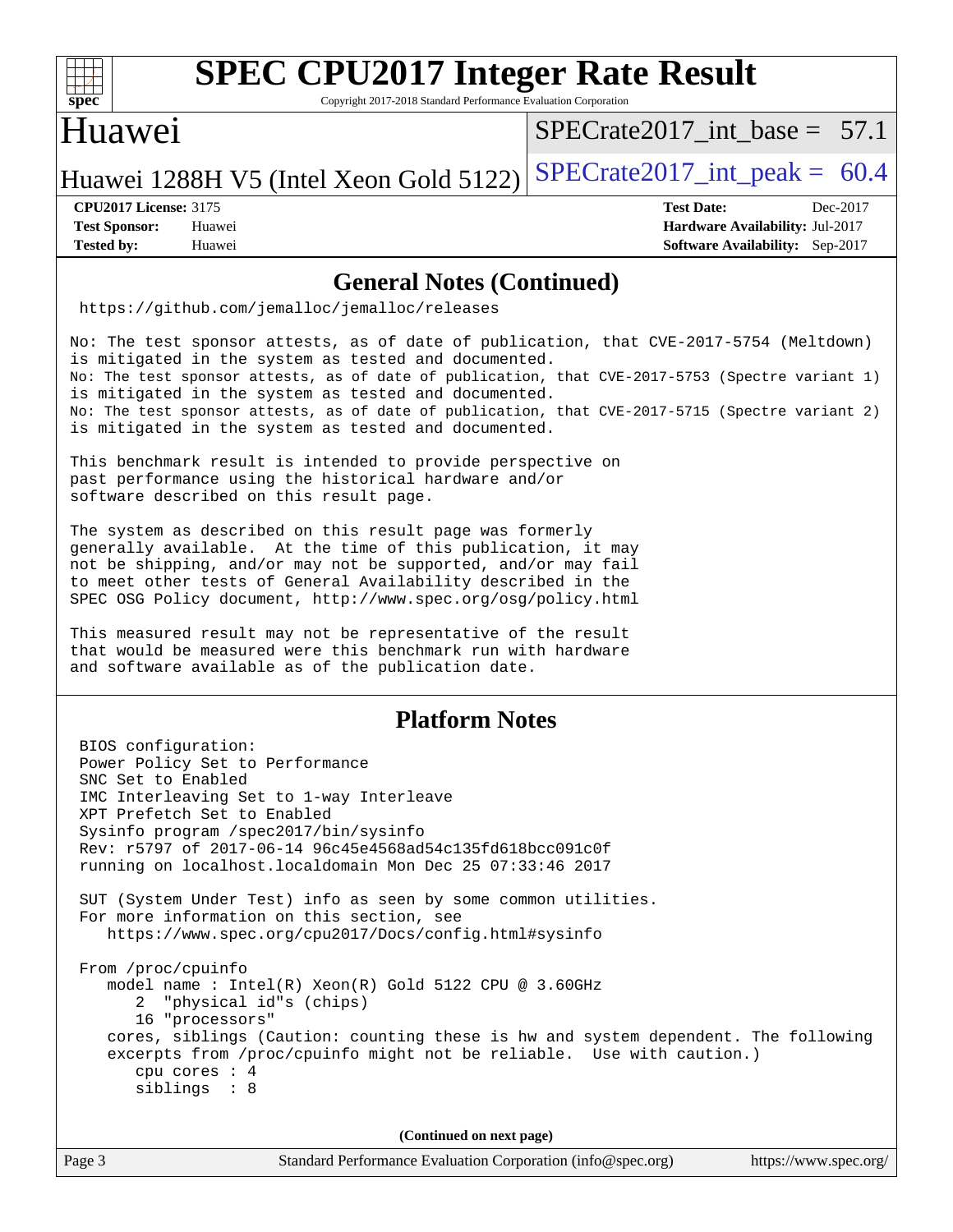| Huawei<br>$SPECrate2017\_int\_base = 57.1$<br>$SPECrate2017\_int\_peak = 60.4$<br>Huawei 1288H V5 (Intel Xeon Gold 5122)<br><b>CPU2017 License: 3175</b><br><b>Test Date:</b><br>Dec-2017<br><b>Test Sponsor:</b><br>Hardware Availability: Jul-2017<br>Huawei<br><b>Tested by:</b><br>Software Availability: Sep-2017<br>Huawei<br><b>Platform Notes (Continued)</b><br>physical 0: cores 1 3 4 10<br>physical 1: cores 0 5 9 13<br>From lscpu:<br>Architecture:<br>x86 64<br>$32$ -bit, $64$ -bit<br>$CPU$ op-mode( $s$ ):<br>Little Endian<br>Byte Order:<br>CPU(s):<br>16<br>On-line CPU(s) list:<br>$0 - 15$<br>Thread(s) per core:<br>2<br>4<br>$Core(s)$ per socket:<br>2<br>Socket(s):<br>4<br>NUMA $node(s):$<br>Vendor ID:<br>GenuineIntel<br>CPU family:<br>6<br>Model:<br>85<br>Model name:<br>$Intel(R) Xeon(R) Gold 5122 CPU @ 3.60GHz$<br>4<br>Stepping:<br>CPU MHz:<br>3600.000<br>7206.32<br>BogoMIPS:<br>Virtualization:<br>$VT - x$<br>L1d cache:<br>32K<br>Lli cache:<br>32K<br>L2 cache:<br>1024K<br>L3 cache:<br>16896K<br>NUMA $node0$ $CPU(s):$<br>0, 3, 8, 11<br>NUMA $node1$ $CPU(s):$<br>1,2,9,10<br>NUMA $node2$ $CPU(s):$<br>4, 6, 12, 14<br>NUMA node3 CPU(s):<br>5, 7, 13, 15<br>/proc/cpuinfo cache data<br>cache size : 16896 KB |
|-------------------------------------------------------------------------------------------------------------------------------------------------------------------------------------------------------------------------------------------------------------------------------------------------------------------------------------------------------------------------------------------------------------------------------------------------------------------------------------------------------------------------------------------------------------------------------------------------------------------------------------------------------------------------------------------------------------------------------------------------------------------------------------------------------------------------------------------------------------------------------------------------------------------------------------------------------------------------------------------------------------------------------------------------------------------------------------------------------------------------------------------------------------------------------------------------------------------------------------------------------------------|
|                                                                                                                                                                                                                                                                                                                                                                                                                                                                                                                                                                                                                                                                                                                                                                                                                                                                                                                                                                                                                                                                                                                                                                                                                                                                   |
|                                                                                                                                                                                                                                                                                                                                                                                                                                                                                                                                                                                                                                                                                                                                                                                                                                                                                                                                                                                                                                                                                                                                                                                                                                                                   |
|                                                                                                                                                                                                                                                                                                                                                                                                                                                                                                                                                                                                                                                                                                                                                                                                                                                                                                                                                                                                                                                                                                                                                                                                                                                                   |
|                                                                                                                                                                                                                                                                                                                                                                                                                                                                                                                                                                                                                                                                                                                                                                                                                                                                                                                                                                                                                                                                                                                                                                                                                                                                   |
|                                                                                                                                                                                                                                                                                                                                                                                                                                                                                                                                                                                                                                                                                                                                                                                                                                                                                                                                                                                                                                                                                                                                                                                                                                                                   |
|                                                                                                                                                                                                                                                                                                                                                                                                                                                                                                                                                                                                                                                                                                                                                                                                                                                                                                                                                                                                                                                                                                                                                                                                                                                                   |
| From numactl --hardware<br>WARNING: a numactl 'node' might or might not correspond to a<br>physical chip.<br>$available: 4 nodes (0-3)$<br>node 0 cpus: 0 3 8 11<br>node 0 size: 96405 MB<br>node 0 free: 93588 MB<br>node 1 cpus: 1 2 9 10<br>node 1 size: 98304 MB<br>node 1 free: 95711 MB<br>node 2 cpus: 4 6 12 14<br>node 2 size: 98304 MB<br>node 2 free: 95764 MB<br>node 3 cpus: 5 7 13 15<br>node 3 size: 98304 MB                                                                                                                                                                                                                                                                                                                                                                                                                                                                                                                                                                                                                                                                                                                                                                                                                                      |
| (Continued on next page)<br>Standard Performance Evaluation Corporation (info@spec.org)<br>Page 4<br>https://www.spec.org/                                                                                                                                                                                                                                                                                                                                                                                                                                                                                                                                                                                                                                                                                                                                                                                                                                                                                                                                                                                                                                                                                                                                        |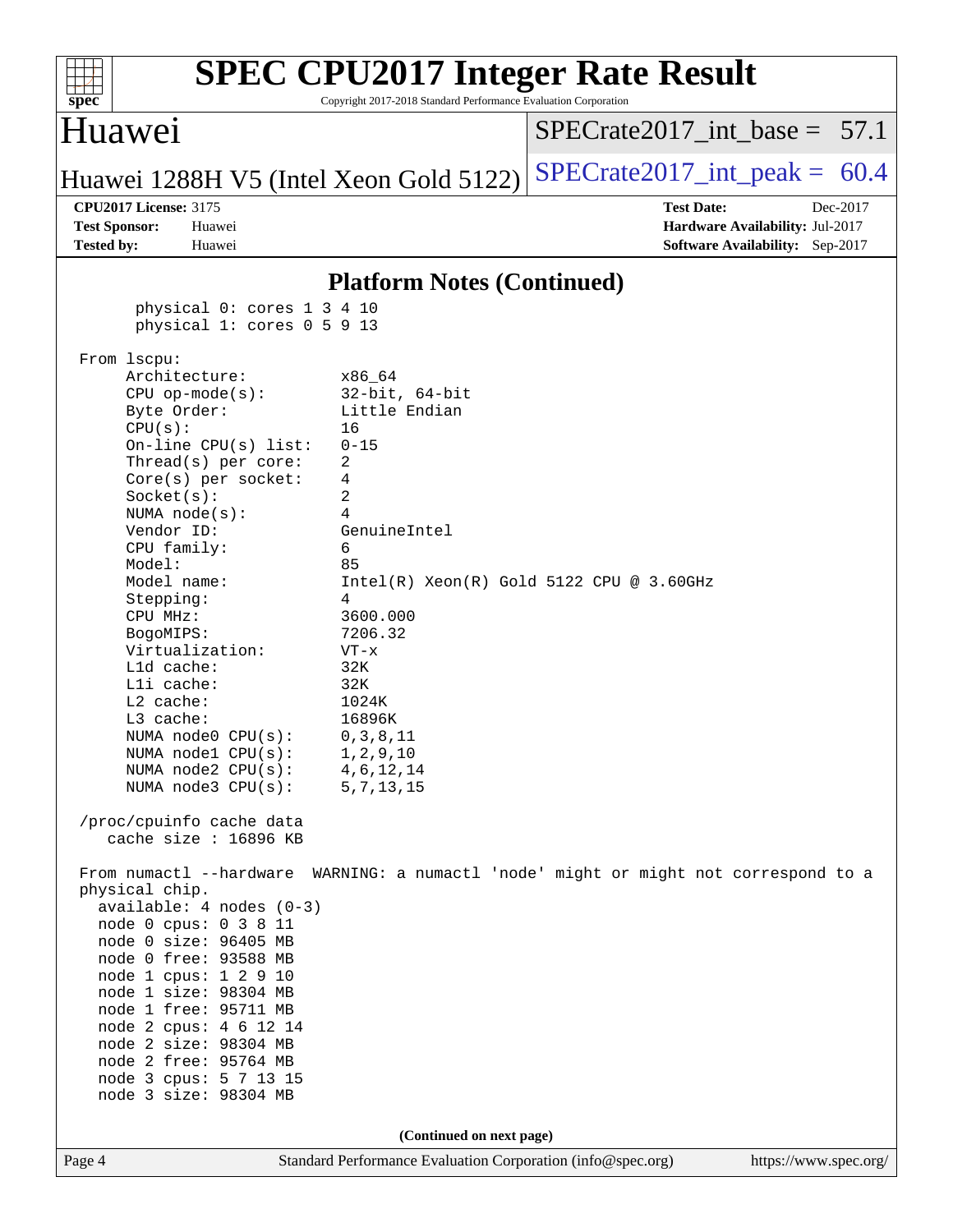| <b>SPEC CPU2017 Integer Rate Result</b><br>Copyright 2017-2018 Standard Performance Evaluation Corporation<br>$spec^*$                                                                                                                                                                                                                                                                                                                                                                                                                                                                                                                                                                                                                                                                                                                                                                                                                                                                                                                                                                                                                                                                                                                                                                                                                                                                                                                                                                                                                                                                                                                                         |                                                                                                     |
|----------------------------------------------------------------------------------------------------------------------------------------------------------------------------------------------------------------------------------------------------------------------------------------------------------------------------------------------------------------------------------------------------------------------------------------------------------------------------------------------------------------------------------------------------------------------------------------------------------------------------------------------------------------------------------------------------------------------------------------------------------------------------------------------------------------------------------------------------------------------------------------------------------------------------------------------------------------------------------------------------------------------------------------------------------------------------------------------------------------------------------------------------------------------------------------------------------------------------------------------------------------------------------------------------------------------------------------------------------------------------------------------------------------------------------------------------------------------------------------------------------------------------------------------------------------------------------------------------------------------------------------------------------------|-----------------------------------------------------------------------------------------------------|
| Huawei                                                                                                                                                                                                                                                                                                                                                                                                                                                                                                                                                                                                                                                                                                                                                                                                                                                                                                                                                                                                                                                                                                                                                                                                                                                                                                                                                                                                                                                                                                                                                                                                                                                         | $SPECTate2017$ int base = 57.1                                                                      |
| Huawei 1288H V5 (Intel Xeon Gold 5122)                                                                                                                                                                                                                                                                                                                                                                                                                                                                                                                                                                                                                                                                                                                                                                                                                                                                                                                                                                                                                                                                                                                                                                                                                                                                                                                                                                                                                                                                                                                                                                                                                         | $SPECrate2017\_int\_peak = 60.4$                                                                    |
| <b>CPU2017 License: 3175</b><br><b>Test Sponsor:</b><br>Huawei<br><b>Tested by:</b><br>Huawei                                                                                                                                                                                                                                                                                                                                                                                                                                                                                                                                                                                                                                                                                                                                                                                                                                                                                                                                                                                                                                                                                                                                                                                                                                                                                                                                                                                                                                                                                                                                                                  | <b>Test Date:</b><br>Dec-2017<br>Hardware Availability: Jul-2017<br>Software Availability: Sep-2017 |
| <b>Platform Notes (Continued)</b>                                                                                                                                                                                                                                                                                                                                                                                                                                                                                                                                                                                                                                                                                                                                                                                                                                                                                                                                                                                                                                                                                                                                                                                                                                                                                                                                                                                                                                                                                                                                                                                                                              |                                                                                                     |
| node 3 free: 95821 MB<br>node distances:<br>$\mathbf 0$<br>$\mathbf{1}$<br>2<br>3<br>node<br>0:<br>10<br>11<br>21 21<br>1:<br>11<br>21<br>10<br>21<br>2:<br>21<br>21<br>10<br>11<br>3:<br>21<br>21<br>10<br>11<br>From /proc/meminfo<br>MemTotal:<br>394144364 kB<br>HugePages_Total:<br>0<br>Hugepagesize:<br>2048 kB<br>From /etc/*release* /etc/*version*<br>os-release:<br>NAME="Red Hat Enterprise Linux Server"<br>VERSION="7.3 (Maipo)"<br>ID="rhel"<br>ID_LIKE="fedora"<br>VERSION_ID="7.3"<br>PRETTY_NAME="Red Hat Enterprise Linux Server 7.3 (Maipo)"<br>ANSI COLOR="0;31"<br>CPE_NAME="cpe:/o:redhat:enterprise_linux:7.3:GA:server"<br>redhat-release: Red Hat Enterprise Linux Server release 7.3 (Maipo)<br>system-release: Red Hat Enterprise Linux Server release 7.3 (Maipo)<br>system-release-cpe: cpe:/o:redhat:enterprise_linux:7.3:ga:server<br>uname $-a$ :<br>Linux localhost.localdomain 3.10.0-514.el7.x86_64 #1 SMP Wed Oct 19 11:24:13 EDT 2016<br>x86_64 x86_64 x86_64 GNU/Linux<br>run-level 3 Dec 25 00:20<br>SPEC is set to: /spec2017<br>Filesystem Type Size Used Avail Use% Mounted on<br>/dev/sda2 ext4 689G 27G 628G<br>$5\%$ /<br>Additional information from dmidecode follows. WARNING: Use caution when you interpret<br>this section. The 'dmidecode' program reads system data which is "intended to allow<br>hardware to be accurately determined", but the intent may not be met, as there are<br>frequent changes to hardware, firmware, and the "DMTF SMBIOS" standard.<br>BIOS INSYDE Corp. 0.31 09/29/2017<br>Memory:<br>24x Samsung M393A2K43BB1-CTD 16 GB 2 rank 2666<br>(End of data from sysinfo program) |                                                                                                     |
|                                                                                                                                                                                                                                                                                                                                                                                                                                                                                                                                                                                                                                                                                                                                                                                                                                                                                                                                                                                                                                                                                                                                                                                                                                                                                                                                                                                                                                                                                                                                                                                                                                                                |                                                                                                     |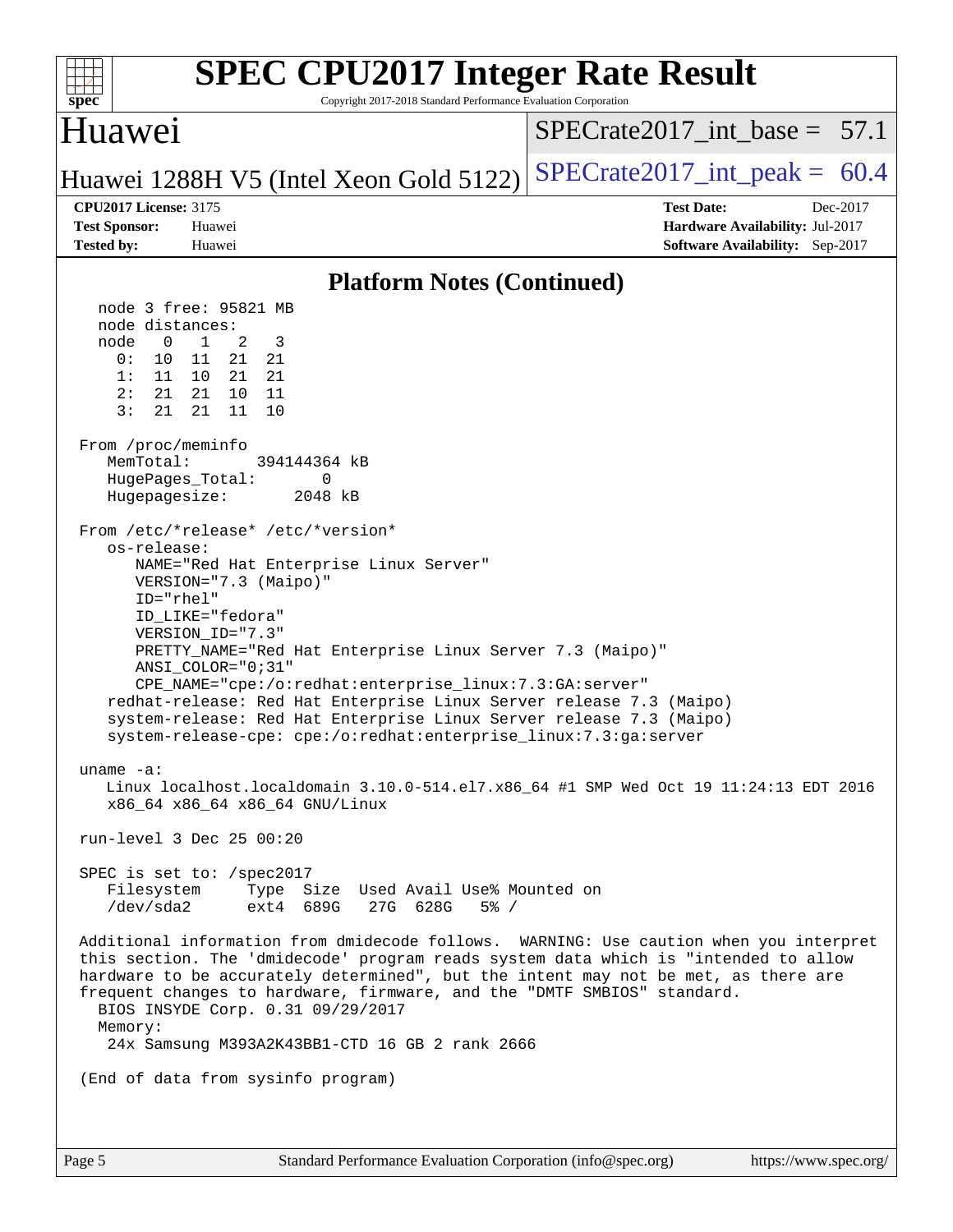| v.<br>е |  |  |  |  |  |  |  |
|---------|--|--|--|--|--|--|--|

Copyright 2017-2018 Standard Performance Evaluation Corporation

## Huawei

 $SPECrate2017\_int\_base = 57.1$ 

Huawei 1288H V5 (Intel Xeon Gold 5122) SPECrate  $2017$ \_int\_peak = 60.4

**[CPU2017 License:](http://www.spec.org/auto/cpu2017/Docs/result-fields.html#CPU2017License)** 3175 **[Test Date:](http://www.spec.org/auto/cpu2017/Docs/result-fields.html#TestDate)** Dec-2017 **[Test Sponsor:](http://www.spec.org/auto/cpu2017/Docs/result-fields.html#TestSponsor)** Huawei **[Hardware Availability:](http://www.spec.org/auto/cpu2017/Docs/result-fields.html#HardwareAvailability)** Jul-2017 **[Tested by:](http://www.spec.org/auto/cpu2017/Docs/result-fields.html#Testedby)** Huawei **[Software Availability:](http://www.spec.org/auto/cpu2017/Docs/result-fields.html#SoftwareAvailability)** Sep-2017

### **[Compiler Version Notes](http://www.spec.org/auto/cpu2017/Docs/result-fields.html#CompilerVersionNotes)**

| 500.perlbench_r(base) 502.gcc_r(base) 505.mcf_r(base, peak)<br>CC.<br>$525.x264_r(base, peak) 557.xz_r(base, peak)$ |
|---------------------------------------------------------------------------------------------------------------------|
| icc (ICC) 18.0.0 20170811<br>Copyright (C) 1985-2017 Intel Corporation. All rights reserved.                        |
| 500.perlbench_r(peak) 502.gcc_r(peak)<br>CC.                                                                        |
| icc (ICC) 18.0.0 20170811<br>Copyright (C) 1985-2017 Intel Corporation. All rights reserved.                        |
| CXXC 520.omnetpp_r(base) 523.xalancbmk_r(base) 531.deepsjeng_r(base)<br>$541.$ leela $r(base)$                      |
| icpc (ICC) 18.0.0 20170811<br>Copyright (C) 1985-2017 Intel Corporation. All rights reserved.                       |
| CXXC 520.omnetpp_r(peak) 523.xalancbmk_r(peak) 531.deepsjeng_r(peak)<br>$541.$ leela_r(peak)                        |
| icpc (ICC) 18.0.0 20170811<br>Copyright (C) 1985-2017 Intel Corporation. All rights reserved.                       |
| 548.exchange2_r(base, peak)<br>FC.                                                                                  |
| ifort (IFORT) 18.0.0 20170811<br>Copyright (C) 1985-2017 Intel Corporation. All rights reserved.                    |

## **[Base Compiler Invocation](http://www.spec.org/auto/cpu2017/Docs/result-fields.html#BaseCompilerInvocation)**

[C benchmarks](http://www.spec.org/auto/cpu2017/Docs/result-fields.html#Cbenchmarks): [icc](http://www.spec.org/cpu2017/results/res2018q1/cpu2017-20180105-02481.flags.html#user_CCbase_intel_icc_18.0_66fc1ee009f7361af1fbd72ca7dcefbb700085f36577c54f309893dd4ec40d12360134090235512931783d35fd58c0460139e722d5067c5574d8eaf2b3e37e92)

[C++ benchmarks:](http://www.spec.org/auto/cpu2017/Docs/result-fields.html#CXXbenchmarks) [icpc](http://www.spec.org/cpu2017/results/res2018q1/cpu2017-20180105-02481.flags.html#user_CXXbase_intel_icpc_18.0_c510b6838c7f56d33e37e94d029a35b4a7bccf4766a728ee175e80a419847e808290a9b78be685c44ab727ea267ec2f070ec5dc83b407c0218cded6866a35d07)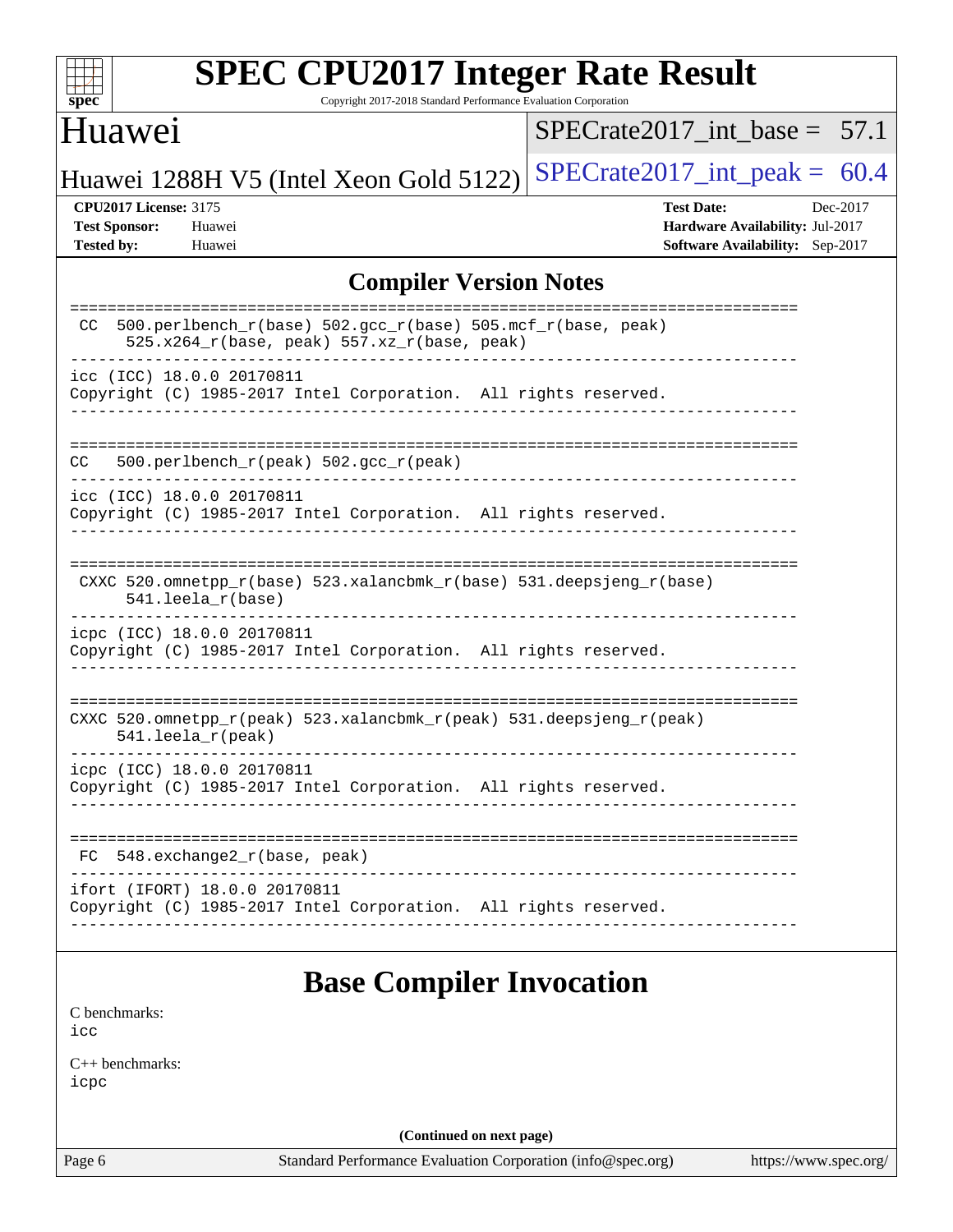

Copyright 2017-2018 Standard Performance Evaluation Corporation

## Huawei

SPECrate2017 int\_base =  $57.1$ 

Huawei 1288H V5 (Intel Xeon Gold 5122) SPECrate  $2017$ \_int\_peak = 60.4

**[Test Sponsor:](http://www.spec.org/auto/cpu2017/Docs/result-fields.html#TestSponsor)** Huawei **[Hardware Availability:](http://www.spec.org/auto/cpu2017/Docs/result-fields.html#HardwareAvailability)** Jul-2017 **[Tested by:](http://www.spec.org/auto/cpu2017/Docs/result-fields.html#Testedby)** Huawei **[Software Availability:](http://www.spec.org/auto/cpu2017/Docs/result-fields.html#SoftwareAvailability)** Sep-2017

**[CPU2017 License:](http://www.spec.org/auto/cpu2017/Docs/result-fields.html#CPU2017License)** 3175 **[Test Date:](http://www.spec.org/auto/cpu2017/Docs/result-fields.html#TestDate)** Dec-2017

**[Base Compiler Invocation \(Continued\)](http://www.spec.org/auto/cpu2017/Docs/result-fields.html#BaseCompilerInvocation)**

[Fortran benchmarks](http://www.spec.org/auto/cpu2017/Docs/result-fields.html#Fortranbenchmarks): [ifort](http://www.spec.org/cpu2017/results/res2018q1/cpu2017-20180105-02481.flags.html#user_FCbase_intel_ifort_18.0_8111460550e3ca792625aed983ce982f94888b8b503583aa7ba2b8303487b4d8a21a13e7191a45c5fd58ff318f48f9492884d4413fa793fd88dd292cad7027ca)

**[Base Portability Flags](http://www.spec.org/auto/cpu2017/Docs/result-fields.html#BasePortabilityFlags)**

 500.perlbench\_r: [-DSPEC\\_LP64](http://www.spec.org/cpu2017/results/res2018q1/cpu2017-20180105-02481.flags.html#b500.perlbench_r_basePORTABILITY_DSPEC_LP64) [-DSPEC\\_LINUX\\_X64](http://www.spec.org/cpu2017/results/res2018q1/cpu2017-20180105-02481.flags.html#b500.perlbench_r_baseCPORTABILITY_DSPEC_LINUX_X64) 502.gcc\_r: [-DSPEC\\_LP64](http://www.spec.org/cpu2017/results/res2018q1/cpu2017-20180105-02481.flags.html#suite_basePORTABILITY502_gcc_r_DSPEC_LP64) 505.mcf\_r: [-DSPEC\\_LP64](http://www.spec.org/cpu2017/results/res2018q1/cpu2017-20180105-02481.flags.html#suite_basePORTABILITY505_mcf_r_DSPEC_LP64) 520.omnetpp\_r: [-DSPEC\\_LP64](http://www.spec.org/cpu2017/results/res2018q1/cpu2017-20180105-02481.flags.html#suite_basePORTABILITY520_omnetpp_r_DSPEC_LP64) 523.xalancbmk\_r: [-DSPEC\\_LP64](http://www.spec.org/cpu2017/results/res2018q1/cpu2017-20180105-02481.flags.html#suite_basePORTABILITY523_xalancbmk_r_DSPEC_LP64) [-DSPEC\\_LINUX](http://www.spec.org/cpu2017/results/res2018q1/cpu2017-20180105-02481.flags.html#b523.xalancbmk_r_baseCXXPORTABILITY_DSPEC_LINUX) 525.x264\_r: [-DSPEC\\_LP64](http://www.spec.org/cpu2017/results/res2018q1/cpu2017-20180105-02481.flags.html#suite_basePORTABILITY525_x264_r_DSPEC_LP64) 531.deepsjeng\_r: [-DSPEC\\_LP64](http://www.spec.org/cpu2017/results/res2018q1/cpu2017-20180105-02481.flags.html#suite_basePORTABILITY531_deepsjeng_r_DSPEC_LP64) 541.leela\_r: [-DSPEC\\_LP64](http://www.spec.org/cpu2017/results/res2018q1/cpu2017-20180105-02481.flags.html#suite_basePORTABILITY541_leela_r_DSPEC_LP64) 548.exchange2\_r: [-DSPEC\\_LP64](http://www.spec.org/cpu2017/results/res2018q1/cpu2017-20180105-02481.flags.html#suite_basePORTABILITY548_exchange2_r_DSPEC_LP64) 557.xz\_r: [-DSPEC\\_LP64](http://www.spec.org/cpu2017/results/res2018q1/cpu2017-20180105-02481.flags.html#suite_basePORTABILITY557_xz_r_DSPEC_LP64)

## **[Base Optimization Flags](http://www.spec.org/auto/cpu2017/Docs/result-fields.html#BaseOptimizationFlags)**

[C benchmarks](http://www.spec.org/auto/cpu2017/Docs/result-fields.html#Cbenchmarks):

[-Wl,-z,muldefs](http://www.spec.org/cpu2017/results/res2018q1/cpu2017-20180105-02481.flags.html#user_CCbase_link_force_multiple1_b4cbdb97b34bdee9ceefcfe54f4c8ea74255f0b02a4b23e853cdb0e18eb4525ac79b5a88067c842dd0ee6996c24547a27a4b99331201badda8798ef8a743f577) [-xCORE-AVX2](http://www.spec.org/cpu2017/results/res2018q1/cpu2017-20180105-02481.flags.html#user_CCbase_f-xCORE-AVX2) [-ipo](http://www.spec.org/cpu2017/results/res2018q1/cpu2017-20180105-02481.flags.html#user_CCbase_f-ipo) [-O3](http://www.spec.org/cpu2017/results/res2018q1/cpu2017-20180105-02481.flags.html#user_CCbase_f-O3) [-no-prec-div](http://www.spec.org/cpu2017/results/res2018q1/cpu2017-20180105-02481.flags.html#user_CCbase_f-no-prec-div) [-qopt-mem-layout-trans=3](http://www.spec.org/cpu2017/results/res2018q1/cpu2017-20180105-02481.flags.html#user_CCbase_f-qopt-mem-layout-trans_de80db37974c74b1f0e20d883f0b675c88c3b01e9d123adea9b28688d64333345fb62bc4a798493513fdb68f60282f9a726aa07f478b2f7113531aecce732043) [-L/usr/local/je5.0.1-64/lib](http://www.spec.org/cpu2017/results/res2018q1/cpu2017-20180105-02481.flags.html#user_CCbase_jemalloc_link_path64_4b10a636b7bce113509b17f3bd0d6226c5fb2346b9178c2d0232c14f04ab830f976640479e5c33dc2bcbbdad86ecfb6634cbbd4418746f06f368b512fced5394) [-ljemalloc](http://www.spec.org/cpu2017/results/res2018q1/cpu2017-20180105-02481.flags.html#user_CCbase_jemalloc_link_lib_d1249b907c500fa1c0672f44f562e3d0f79738ae9e3c4a9c376d49f265a04b9c99b167ecedbf6711b3085be911c67ff61f150a17b3472be731631ba4d0471706)

[C++ benchmarks:](http://www.spec.org/auto/cpu2017/Docs/result-fields.html#CXXbenchmarks) [-Wl,-z,muldefs](http://www.spec.org/cpu2017/results/res2018q1/cpu2017-20180105-02481.flags.html#user_CXXbase_link_force_multiple1_b4cbdb97b34bdee9ceefcfe54f4c8ea74255f0b02a4b23e853cdb0e18eb4525ac79b5a88067c842dd0ee6996c24547a27a4b99331201badda8798ef8a743f577) [-xCORE-AVX2](http://www.spec.org/cpu2017/results/res2018q1/cpu2017-20180105-02481.flags.html#user_CXXbase_f-xCORE-AVX2) [-ipo](http://www.spec.org/cpu2017/results/res2018q1/cpu2017-20180105-02481.flags.html#user_CXXbase_f-ipo) [-O3](http://www.spec.org/cpu2017/results/res2018q1/cpu2017-20180105-02481.flags.html#user_CXXbase_f-O3) [-no-prec-div](http://www.spec.org/cpu2017/results/res2018q1/cpu2017-20180105-02481.flags.html#user_CXXbase_f-no-prec-div) [-qopt-mem-layout-trans=3](http://www.spec.org/cpu2017/results/res2018q1/cpu2017-20180105-02481.flags.html#user_CXXbase_f-qopt-mem-layout-trans_de80db37974c74b1f0e20d883f0b675c88c3b01e9d123adea9b28688d64333345fb62bc4a798493513fdb68f60282f9a726aa07f478b2f7113531aecce732043) [-L/usr/local/je5.0.1-64/lib](http://www.spec.org/cpu2017/results/res2018q1/cpu2017-20180105-02481.flags.html#user_CXXbase_jemalloc_link_path64_4b10a636b7bce113509b17f3bd0d6226c5fb2346b9178c2d0232c14f04ab830f976640479e5c33dc2bcbbdad86ecfb6634cbbd4418746f06f368b512fced5394) [-ljemalloc](http://www.spec.org/cpu2017/results/res2018q1/cpu2017-20180105-02481.flags.html#user_CXXbase_jemalloc_link_lib_d1249b907c500fa1c0672f44f562e3d0f79738ae9e3c4a9c376d49f265a04b9c99b167ecedbf6711b3085be911c67ff61f150a17b3472be731631ba4d0471706)

[Fortran benchmarks](http://www.spec.org/auto/cpu2017/Docs/result-fields.html#Fortranbenchmarks):

[-Wl,-z,muldefs](http://www.spec.org/cpu2017/results/res2018q1/cpu2017-20180105-02481.flags.html#user_FCbase_link_force_multiple1_b4cbdb97b34bdee9ceefcfe54f4c8ea74255f0b02a4b23e853cdb0e18eb4525ac79b5a88067c842dd0ee6996c24547a27a4b99331201badda8798ef8a743f577) [-xCORE-AVX2](http://www.spec.org/cpu2017/results/res2018q1/cpu2017-20180105-02481.flags.html#user_FCbase_f-xCORE-AVX2) [-ipo](http://www.spec.org/cpu2017/results/res2018q1/cpu2017-20180105-02481.flags.html#user_FCbase_f-ipo) [-O3](http://www.spec.org/cpu2017/results/res2018q1/cpu2017-20180105-02481.flags.html#user_FCbase_f-O3) [-no-prec-div](http://www.spec.org/cpu2017/results/res2018q1/cpu2017-20180105-02481.flags.html#user_FCbase_f-no-prec-div) [-qopt-mem-layout-trans=3](http://www.spec.org/cpu2017/results/res2018q1/cpu2017-20180105-02481.flags.html#user_FCbase_f-qopt-mem-layout-trans_de80db37974c74b1f0e20d883f0b675c88c3b01e9d123adea9b28688d64333345fb62bc4a798493513fdb68f60282f9a726aa07f478b2f7113531aecce732043) [-nostandard-realloc-lhs](http://www.spec.org/cpu2017/results/res2018q1/cpu2017-20180105-02481.flags.html#user_FCbase_f_2003_std_realloc_82b4557e90729c0f113870c07e44d33d6f5a304b4f63d4c15d2d0f1fab99f5daaed73bdb9275d9ae411527f28b936061aa8b9c8f2d63842963b95c9dd6426b8a) [-align array32byte](http://www.spec.org/cpu2017/results/res2018q1/cpu2017-20180105-02481.flags.html#user_FCbase_align_array32byte_b982fe038af199962ba9a80c053b8342c548c85b40b8e86eb3cc33dee0d7986a4af373ac2d51c3f7cf710a18d62fdce2948f201cd044323541f22fc0fffc51b6) [-L/usr/local/je5.0.1-64/lib](http://www.spec.org/cpu2017/results/res2018q1/cpu2017-20180105-02481.flags.html#user_FCbase_jemalloc_link_path64_4b10a636b7bce113509b17f3bd0d6226c5fb2346b9178c2d0232c14f04ab830f976640479e5c33dc2bcbbdad86ecfb6634cbbd4418746f06f368b512fced5394) [-ljemalloc](http://www.spec.org/cpu2017/results/res2018q1/cpu2017-20180105-02481.flags.html#user_FCbase_jemalloc_link_lib_d1249b907c500fa1c0672f44f562e3d0f79738ae9e3c4a9c376d49f265a04b9c99b167ecedbf6711b3085be911c67ff61f150a17b3472be731631ba4d0471706)

## **[Base Other Flags](http://www.spec.org/auto/cpu2017/Docs/result-fields.html#BaseOtherFlags)**

[C benchmarks](http://www.spec.org/auto/cpu2017/Docs/result-fields.html#Cbenchmarks):  $-m64 - std= c11$  $-m64 - std= c11$ 

[C++ benchmarks:](http://www.spec.org/auto/cpu2017/Docs/result-fields.html#CXXbenchmarks)  $-m64$ 

**(Continued on next page)**

Page 7 Standard Performance Evaluation Corporation [\(info@spec.org\)](mailto:info@spec.org) <https://www.spec.org/>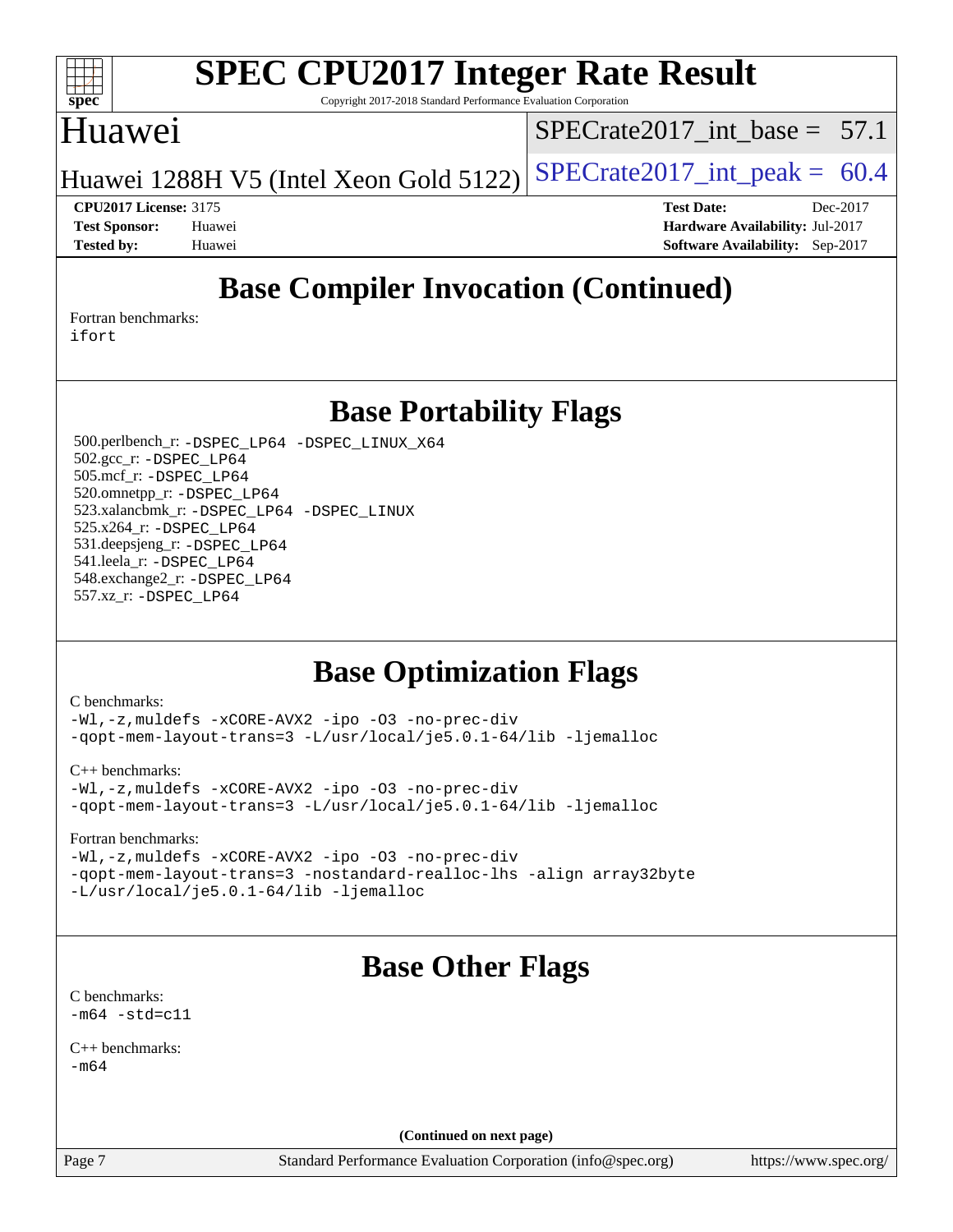#### $+\ +$ **[spec](http://www.spec.org/)**

# **[SPEC CPU2017 Integer Rate Result](http://www.spec.org/auto/cpu2017/Docs/result-fields.html#SPECCPU2017IntegerRateResult)**

Copyright 2017-2018 Standard Performance Evaluation Corporation

## Huawei

SPECrate2017 int\_base =  $57.1$ 

Huawei 1288H V5 (Intel Xeon Gold 5122) SPECrate  $2017$ \_int\_peak = 60.4

**[Tested by:](http://www.spec.org/auto/cpu2017/Docs/result-fields.html#Testedby)** Huawei **[Software Availability:](http://www.spec.org/auto/cpu2017/Docs/result-fields.html#SoftwareAvailability)** Sep-2017

**[CPU2017 License:](http://www.spec.org/auto/cpu2017/Docs/result-fields.html#CPU2017License)** 3175 **[Test Date:](http://www.spec.org/auto/cpu2017/Docs/result-fields.html#TestDate)** Dec-2017 **[Test Sponsor:](http://www.spec.org/auto/cpu2017/Docs/result-fields.html#TestSponsor)** Huawei **[Hardware Availability:](http://www.spec.org/auto/cpu2017/Docs/result-fields.html#HardwareAvailability)** Jul-2017

## **[Base Other Flags \(Continued\)](http://www.spec.org/auto/cpu2017/Docs/result-fields.html#BaseOtherFlags)**

[Fortran benchmarks](http://www.spec.org/auto/cpu2017/Docs/result-fields.html#Fortranbenchmarks): [-m64](http://www.spec.org/cpu2017/results/res2018q1/cpu2017-20180105-02481.flags.html#user_FCbase_intel_intel64_18.0_af43caccfc8ded86e7699f2159af6efc7655f51387b94da716254467f3c01020a5059329e2569e4053f409e7c9202a7efc638f7a6d1ffb3f52dea4a3e31d82ab)

## **[Peak Compiler Invocation](http://www.spec.org/auto/cpu2017/Docs/result-fields.html#PeakCompilerInvocation)**

[C benchmarks](http://www.spec.org/auto/cpu2017/Docs/result-fields.html#Cbenchmarks): [icc](http://www.spec.org/cpu2017/results/res2018q1/cpu2017-20180105-02481.flags.html#user_CCpeak_intel_icc_18.0_66fc1ee009f7361af1fbd72ca7dcefbb700085f36577c54f309893dd4ec40d12360134090235512931783d35fd58c0460139e722d5067c5574d8eaf2b3e37e92)

[C++ benchmarks:](http://www.spec.org/auto/cpu2017/Docs/result-fields.html#CXXbenchmarks) [icpc](http://www.spec.org/cpu2017/results/res2018q1/cpu2017-20180105-02481.flags.html#user_CXXpeak_intel_icpc_18.0_c510b6838c7f56d33e37e94d029a35b4a7bccf4766a728ee175e80a419847e808290a9b78be685c44ab727ea267ec2f070ec5dc83b407c0218cded6866a35d07)

[Fortran benchmarks](http://www.spec.org/auto/cpu2017/Docs/result-fields.html#Fortranbenchmarks): [ifort](http://www.spec.org/cpu2017/results/res2018q1/cpu2017-20180105-02481.flags.html#user_FCpeak_intel_ifort_18.0_8111460550e3ca792625aed983ce982f94888b8b503583aa7ba2b8303487b4d8a21a13e7191a45c5fd58ff318f48f9492884d4413fa793fd88dd292cad7027ca)

## **[Peak Portability Flags](http://www.spec.org/auto/cpu2017/Docs/result-fields.html#PeakPortabilityFlags)**

 500.perlbench\_r: [-DSPEC\\_LP64](http://www.spec.org/cpu2017/results/res2018q1/cpu2017-20180105-02481.flags.html#b500.perlbench_r_peakPORTABILITY_DSPEC_LP64) [-DSPEC\\_LINUX\\_X64](http://www.spec.org/cpu2017/results/res2018q1/cpu2017-20180105-02481.flags.html#b500.perlbench_r_peakCPORTABILITY_DSPEC_LINUX_X64) 502.gcc\_r: [-D\\_FILE\\_OFFSET\\_BITS=64](http://www.spec.org/cpu2017/results/res2018q1/cpu2017-20180105-02481.flags.html#user_peakPORTABILITY502_gcc_r_file_offset_bits_64_5ae949a99b284ddf4e95728d47cb0843d81b2eb0e18bdfe74bbf0f61d0b064f4bda2f10ea5eb90e1dcab0e84dbc592acfc5018bc955c18609f94ddb8d550002c) 505.mcf\_r: [-DSPEC\\_LP64](http://www.spec.org/cpu2017/results/res2018q1/cpu2017-20180105-02481.flags.html#suite_peakPORTABILITY505_mcf_r_DSPEC_LP64) 520.omnetpp\_r: [-DSPEC\\_LP64](http://www.spec.org/cpu2017/results/res2018q1/cpu2017-20180105-02481.flags.html#suite_peakPORTABILITY520_omnetpp_r_DSPEC_LP64) 523.xalancbmk\_r: [-D\\_FILE\\_OFFSET\\_BITS=64](http://www.spec.org/cpu2017/results/res2018q1/cpu2017-20180105-02481.flags.html#user_peakPORTABILITY523_xalancbmk_r_file_offset_bits_64_5ae949a99b284ddf4e95728d47cb0843d81b2eb0e18bdfe74bbf0f61d0b064f4bda2f10ea5eb90e1dcab0e84dbc592acfc5018bc955c18609f94ddb8d550002c) [-DSPEC\\_LINUX](http://www.spec.org/cpu2017/results/res2018q1/cpu2017-20180105-02481.flags.html#b523.xalancbmk_r_peakCXXPORTABILITY_DSPEC_LINUX) 525.x264\_r: [-DSPEC\\_LP64](http://www.spec.org/cpu2017/results/res2018q1/cpu2017-20180105-02481.flags.html#suite_peakPORTABILITY525_x264_r_DSPEC_LP64) 531.deepsjeng\_r: [-DSPEC\\_LP64](http://www.spec.org/cpu2017/results/res2018q1/cpu2017-20180105-02481.flags.html#suite_peakPORTABILITY531_deepsjeng_r_DSPEC_LP64) 541.leela\_r: [-DSPEC\\_LP64](http://www.spec.org/cpu2017/results/res2018q1/cpu2017-20180105-02481.flags.html#suite_peakPORTABILITY541_leela_r_DSPEC_LP64) 548.exchange2\_r: [-DSPEC\\_LP64](http://www.spec.org/cpu2017/results/res2018q1/cpu2017-20180105-02481.flags.html#suite_peakPORTABILITY548_exchange2_r_DSPEC_LP64) 557.xz\_r: [-DSPEC\\_LP64](http://www.spec.org/cpu2017/results/res2018q1/cpu2017-20180105-02481.flags.html#suite_peakPORTABILITY557_xz_r_DSPEC_LP64)

## **[Peak Optimization Flags](http://www.spec.org/auto/cpu2017/Docs/result-fields.html#PeakOptimizationFlags)**

[C benchmarks](http://www.spec.org/auto/cpu2017/Docs/result-fields.html#Cbenchmarks):

 500.perlbench\_r: [-Wl,-z,muldefs](http://www.spec.org/cpu2017/results/res2018q1/cpu2017-20180105-02481.flags.html#user_peakEXTRA_LDFLAGS500_perlbench_r_link_force_multiple1_b4cbdb97b34bdee9ceefcfe54f4c8ea74255f0b02a4b23e853cdb0e18eb4525ac79b5a88067c842dd0ee6996c24547a27a4b99331201badda8798ef8a743f577) [-prof-gen](http://www.spec.org/cpu2017/results/res2018q1/cpu2017-20180105-02481.flags.html#user_peakPASS1_CFLAGSPASS1_LDFLAGS500_perlbench_r_prof_gen_5aa4926d6013ddb2a31985c654b3eb18169fc0c6952a63635c234f711e6e63dd76e94ad52365559451ec499a2cdb89e4dc58ba4c67ef54ca681ffbe1461d6b36)(pass 1) [-prof-use](http://www.spec.org/cpu2017/results/res2018q1/cpu2017-20180105-02481.flags.html#user_peakPASS2_CFLAGSPASS2_LDFLAGS500_perlbench_r_prof_use_1a21ceae95f36a2b53c25747139a6c16ca95bd9def2a207b4f0849963b97e94f5260e30a0c64f4bb623698870e679ca08317ef8150905d41bd88c6f78df73f19)(pass 2) [-ipo](http://www.spec.org/cpu2017/results/res2018q1/cpu2017-20180105-02481.flags.html#user_peakPASS1_COPTIMIZEPASS2_COPTIMIZE500_perlbench_r_f-ipo) [-xCORE-AVX2](http://www.spec.org/cpu2017/results/res2018q1/cpu2017-20180105-02481.flags.html#user_peakPASS2_COPTIMIZE500_perlbench_r_f-xCORE-AVX2) [-O3](http://www.spec.org/cpu2017/results/res2018q1/cpu2017-20180105-02481.flags.html#user_peakPASS1_COPTIMIZEPASS2_COPTIMIZE500_perlbench_r_f-O3) [-no-prec-div](http://www.spec.org/cpu2017/results/res2018q1/cpu2017-20180105-02481.flags.html#user_peakPASS1_COPTIMIZEPASS2_COPTIMIZE500_perlbench_r_f-no-prec-div) [-qopt-mem-layout-trans=3](http://www.spec.org/cpu2017/results/res2018q1/cpu2017-20180105-02481.flags.html#user_peakPASS1_COPTIMIZEPASS2_COPTIMIZE500_perlbench_r_f-qopt-mem-layout-trans_de80db37974c74b1f0e20d883f0b675c88c3b01e9d123adea9b28688d64333345fb62bc4a798493513fdb68f60282f9a726aa07f478b2f7113531aecce732043) [-fno-strict-overflow](http://www.spec.org/cpu2017/results/res2018q1/cpu2017-20180105-02481.flags.html#user_peakEXTRA_OPTIMIZE500_perlbench_r_f-fno-strict-overflow) [-L/usr/local/je5.0.1-64/lib](http://www.spec.org/cpu2017/results/res2018q1/cpu2017-20180105-02481.flags.html#user_peakEXTRA_LIBS500_perlbench_r_jemalloc_link_path64_4b10a636b7bce113509b17f3bd0d6226c5fb2346b9178c2d0232c14f04ab830f976640479e5c33dc2bcbbdad86ecfb6634cbbd4418746f06f368b512fced5394) [-ljemalloc](http://www.spec.org/cpu2017/results/res2018q1/cpu2017-20180105-02481.flags.html#user_peakEXTRA_LIBS500_perlbench_r_jemalloc_link_lib_d1249b907c500fa1c0672f44f562e3d0f79738ae9e3c4a9c376d49f265a04b9c99b167ecedbf6711b3085be911c67ff61f150a17b3472be731631ba4d0471706)

 502.gcc\_r: [-L/opt/intel/compilers\\_and\\_libraries\\_2018/linux/lib/ia32](http://www.spec.org/cpu2017/results/res2018q1/cpu2017-20180105-02481.flags.html#user_peakCCLD502_gcc_r_Enable-32bit-runtime_af243bdb1d79e4c7a4f720bf8275e627de2ecd461de63307bc14cef0633fde3cd7bb2facb32dcc8be9566045fb55d40ce2b72b725f73827aa7833441b71b9343) [-Wl,-z,muldefs](http://www.spec.org/cpu2017/results/res2018q1/cpu2017-20180105-02481.flags.html#user_peakEXTRA_LDFLAGS502_gcc_r_link_force_multiple1_b4cbdb97b34bdee9ceefcfe54f4c8ea74255f0b02a4b23e853cdb0e18eb4525ac79b5a88067c842dd0ee6996c24547a27a4b99331201badda8798ef8a743f577) [-prof-gen](http://www.spec.org/cpu2017/results/res2018q1/cpu2017-20180105-02481.flags.html#user_peakPASS1_CFLAGSPASS1_LDFLAGS502_gcc_r_prof_gen_5aa4926d6013ddb2a31985c654b3eb18169fc0c6952a63635c234f711e6e63dd76e94ad52365559451ec499a2cdb89e4dc58ba4c67ef54ca681ffbe1461d6b36)(pass 1) [-prof-use](http://www.spec.org/cpu2017/results/res2018q1/cpu2017-20180105-02481.flags.html#user_peakPASS2_CFLAGSPASS2_LDFLAGS502_gcc_r_prof_use_1a21ceae95f36a2b53c25747139a6c16ca95bd9def2a207b4f0849963b97e94f5260e30a0c64f4bb623698870e679ca08317ef8150905d41bd88c6f78df73f19)(pass 2) [-ipo](http://www.spec.org/cpu2017/results/res2018q1/cpu2017-20180105-02481.flags.html#user_peakPASS1_COPTIMIZEPASS2_COPTIMIZE502_gcc_r_f-ipo) [-xCORE-AVX2](http://www.spec.org/cpu2017/results/res2018q1/cpu2017-20180105-02481.flags.html#user_peakPASS2_COPTIMIZE502_gcc_r_f-xCORE-AVX2) [-O3](http://www.spec.org/cpu2017/results/res2018q1/cpu2017-20180105-02481.flags.html#user_peakPASS1_COPTIMIZEPASS2_COPTIMIZE502_gcc_r_f-O3) [-no-prec-div](http://www.spec.org/cpu2017/results/res2018q1/cpu2017-20180105-02481.flags.html#user_peakPASS1_COPTIMIZEPASS2_COPTIMIZE502_gcc_r_f-no-prec-div) [-qopt-mem-layout-trans=3](http://www.spec.org/cpu2017/results/res2018q1/cpu2017-20180105-02481.flags.html#user_peakPASS1_COPTIMIZEPASS2_COPTIMIZE502_gcc_r_f-qopt-mem-layout-trans_de80db37974c74b1f0e20d883f0b675c88c3b01e9d123adea9b28688d64333345fb62bc4a798493513fdb68f60282f9a726aa07f478b2f7113531aecce732043) [-L/usr/local/je5.0.1-32/lib](http://www.spec.org/cpu2017/results/res2018q1/cpu2017-20180105-02481.flags.html#user_peakEXTRA_LIBS502_gcc_r_jemalloc_link_path32_e29f22e8e6c17053bbc6a0971f5a9c01a601a06bb1a59df2084b77a2fe0a2995b64fd4256feaeea39eeba3aae142e96e2b2b0a28974019c0c0c88139a84f900a) [-ljemalloc](http://www.spec.org/cpu2017/results/res2018q1/cpu2017-20180105-02481.flags.html#user_peakEXTRA_LIBS502_gcc_r_jemalloc_link_lib_d1249b907c500fa1c0672f44f562e3d0f79738ae9e3c4a9c376d49f265a04b9c99b167ecedbf6711b3085be911c67ff61f150a17b3472be731631ba4d0471706)

| Page 8 | Standard Performance Evaluation Corporation (info@spec.org) | https://www.spec.org/ |
|--------|-------------------------------------------------------------|-----------------------|
|--------|-------------------------------------------------------------|-----------------------|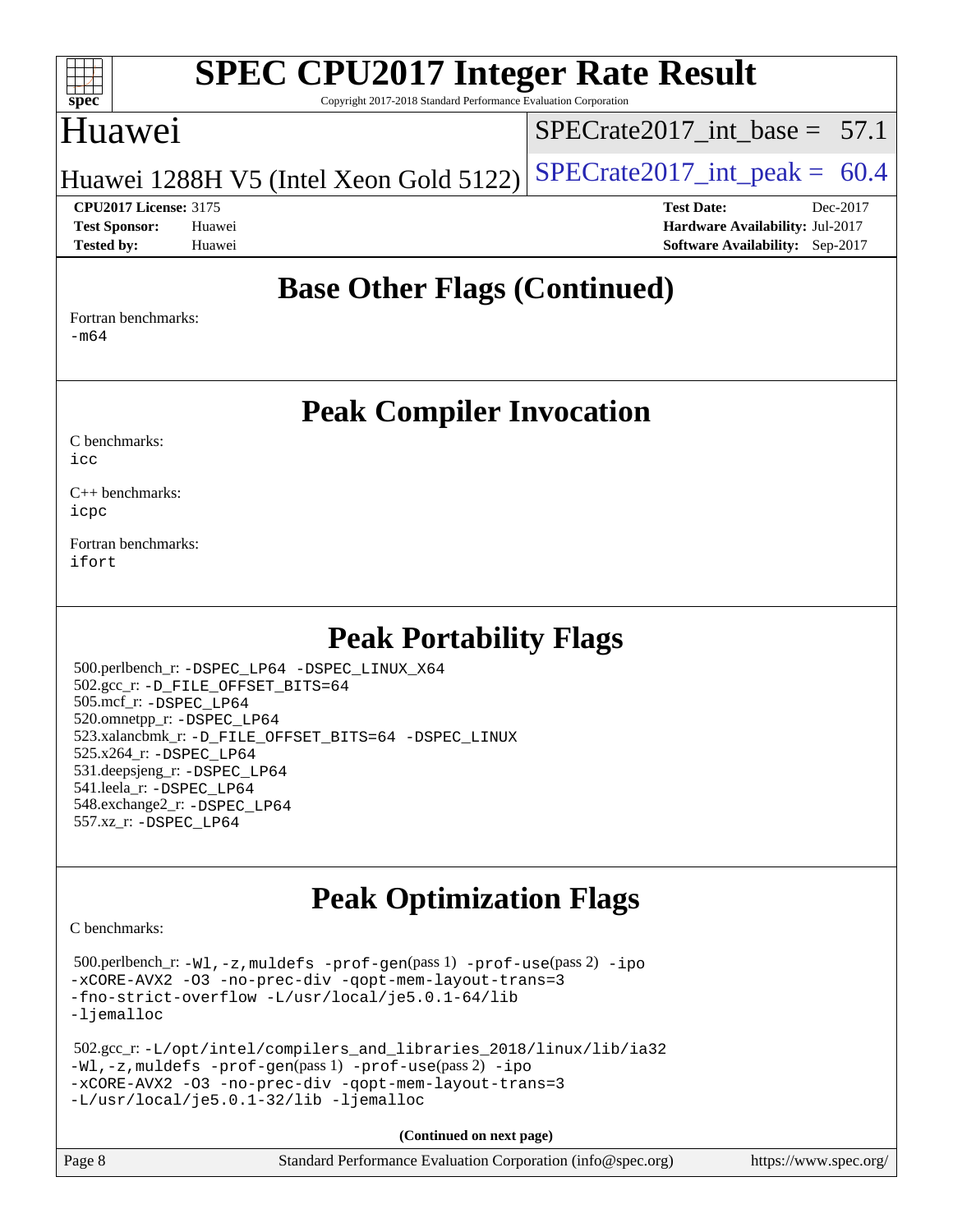

Copyright 2017-2018 Standard Performance Evaluation Corporation

## Huawei

SPECrate2017 int\_base =  $57.1$ 

Huawei 1288H V5 (Intel Xeon Gold 5122) SPECrate  $2017$ \_int\_peak = 60.4

**[CPU2017 License:](http://www.spec.org/auto/cpu2017/Docs/result-fields.html#CPU2017License)** 3175 **[Test Date:](http://www.spec.org/auto/cpu2017/Docs/result-fields.html#TestDate)** Dec-2017 **[Test Sponsor:](http://www.spec.org/auto/cpu2017/Docs/result-fields.html#TestSponsor)** Huawei **[Hardware Availability:](http://www.spec.org/auto/cpu2017/Docs/result-fields.html#HardwareAvailability)** Jul-2017 **[Tested by:](http://www.spec.org/auto/cpu2017/Docs/result-fields.html#Testedby)** Huawei **[Software Availability:](http://www.spec.org/auto/cpu2017/Docs/result-fields.html#SoftwareAvailability)** Sep-2017

## **[Peak Optimization Flags \(Continued\)](http://www.spec.org/auto/cpu2017/Docs/result-fields.html#PeakOptimizationFlags)**

505.mcf\_r: basepeak = yes

 525.x264\_r: [-Wl,-z,muldefs](http://www.spec.org/cpu2017/results/res2018q1/cpu2017-20180105-02481.flags.html#user_peakEXTRA_LDFLAGS525_x264_r_link_force_multiple1_b4cbdb97b34bdee9ceefcfe54f4c8ea74255f0b02a4b23e853cdb0e18eb4525ac79b5a88067c842dd0ee6996c24547a27a4b99331201badda8798ef8a743f577) [-xCORE-AVX2](http://www.spec.org/cpu2017/results/res2018q1/cpu2017-20180105-02481.flags.html#user_peakCOPTIMIZE525_x264_r_f-xCORE-AVX2) [-ipo](http://www.spec.org/cpu2017/results/res2018q1/cpu2017-20180105-02481.flags.html#user_peakCOPTIMIZE525_x264_r_f-ipo) [-O3](http://www.spec.org/cpu2017/results/res2018q1/cpu2017-20180105-02481.flags.html#user_peakCOPTIMIZE525_x264_r_f-O3) [-no-prec-div](http://www.spec.org/cpu2017/results/res2018q1/cpu2017-20180105-02481.flags.html#user_peakCOPTIMIZE525_x264_r_f-no-prec-div) [-qopt-mem-layout-trans=3](http://www.spec.org/cpu2017/results/res2018q1/cpu2017-20180105-02481.flags.html#user_peakCOPTIMIZE525_x264_r_f-qopt-mem-layout-trans_de80db37974c74b1f0e20d883f0b675c88c3b01e9d123adea9b28688d64333345fb62bc4a798493513fdb68f60282f9a726aa07f478b2f7113531aecce732043) [-fno-alias](http://www.spec.org/cpu2017/results/res2018q1/cpu2017-20180105-02481.flags.html#user_peakEXTRA_OPTIMIZE525_x264_r_f-no-alias_77dbac10d91cbfe898fbf4a29d1b29b694089caa623bdd1baccc9957d4edbe8d106c0b357e2748a65b44fc9e83d78098bb898077f3fe92f9faf24f7bd4a07ed7) [-L/usr/local/je5.0.1-64/lib](http://www.spec.org/cpu2017/results/res2018q1/cpu2017-20180105-02481.flags.html#user_peakEXTRA_LIBS525_x264_r_jemalloc_link_path64_4b10a636b7bce113509b17f3bd0d6226c5fb2346b9178c2d0232c14f04ab830f976640479e5c33dc2bcbbdad86ecfb6634cbbd4418746f06f368b512fced5394) [-ljemalloc](http://www.spec.org/cpu2017/results/res2018q1/cpu2017-20180105-02481.flags.html#user_peakEXTRA_LIBS525_x264_r_jemalloc_link_lib_d1249b907c500fa1c0672f44f562e3d0f79738ae9e3c4a9c376d49f265a04b9c99b167ecedbf6711b3085be911c67ff61f150a17b3472be731631ba4d0471706)

```
 557.xz_r: -Wl,-z,muldefs -xCORE-AVX2 -ipo -O3 -no-prec-div
-qopt-mem-layout-trans=3 -L/usr/local/je5.0.1-64/lib
-ljemalloc
```
[C++ benchmarks:](http://www.spec.org/auto/cpu2017/Docs/result-fields.html#CXXbenchmarks)

```
520.omnetpp_r:-Wl-prof-use-ipo
-xCORE-AVX2 -O3 -no-prec-div -qopt-mem-layout-trans=3
-L/usr/local/je5.0.1-64/lib -ljemalloc
```

```
 523.xalancbmk_r: -L/opt/intel/compilers_and_libraries_2018/linux/lib/ia32
-Wl,-z,muldefs -prof-gen(pass 1) -prof-use(pass 2) -ipo
-xCORE-AVX2 -O3 -no-prec-div -qopt-mem-layout-trans=3
-L/usr/local/je5.0.1-32/lib -ljemalloc
```
531.deepsjeng\_r: basepeak = yes

541.leela\_r: Same as 520.omnetpp\_r

#### [Fortran benchmarks](http://www.spec.org/auto/cpu2017/Docs/result-fields.html#Fortranbenchmarks):

```
-Wl,-z,muldefs -xCORE-AVX2 -ipo -O3 -no-prec-div
-qopt-mem-layout-trans=3 -nostandard-realloc-lhs -align array32byte
-L/usr/local/je5.0.1-64/lib -ljemalloc
```
## **[Peak Other Flags](http://www.spec.org/auto/cpu2017/Docs/result-fields.html#PeakOtherFlags)**

[C benchmarks \(except as noted below\)](http://www.spec.org/auto/cpu2017/Docs/result-fields.html#Cbenchmarksexceptasnotedbelow):  $-m64 - std= c11$  $-m64 - std= c11$  502.gcc\_r: [-m32](http://www.spec.org/cpu2017/results/res2018q1/cpu2017-20180105-02481.flags.html#user_peakCCLD502_gcc_r_intel_ia32_18.0_2666f1173eb60787016b673bfe1358e27016ef7649ea4884b7bc6187fd89dc221d14632e22638cde1c647a518de97358ab15d4ad098ee4e19a8b28d0c25e14bf) [-std=c11](http://www.spec.org/cpu2017/results/res2018q1/cpu2017-20180105-02481.flags.html#user_peakCCLD502_gcc_r_intel_compiler_c11_mode_0e1c27790398a4642dfca32ffe6c27b5796f9c2d2676156f2e42c9c44eaad0c049b1cdb667a270c34d979996257aeb8fc440bfb01818dbc9357bd9d174cb8524) [C++ benchmarks \(except as noted below\):](http://www.spec.org/auto/cpu2017/Docs/result-fields.html#CXXbenchmarksexceptasnotedbelow)  $-m64$ 523.xalancbmk\_r: [-m32](http://www.spec.org/cpu2017/results/res2018q1/cpu2017-20180105-02481.flags.html#user_peakCXXLD523_xalancbmk_r_intel_ia32_18.0_2666f1173eb60787016b673bfe1358e27016ef7649ea4884b7bc6187fd89dc221d14632e22638cde1c647a518de97358ab15d4ad098ee4e19a8b28d0c25e14bf)